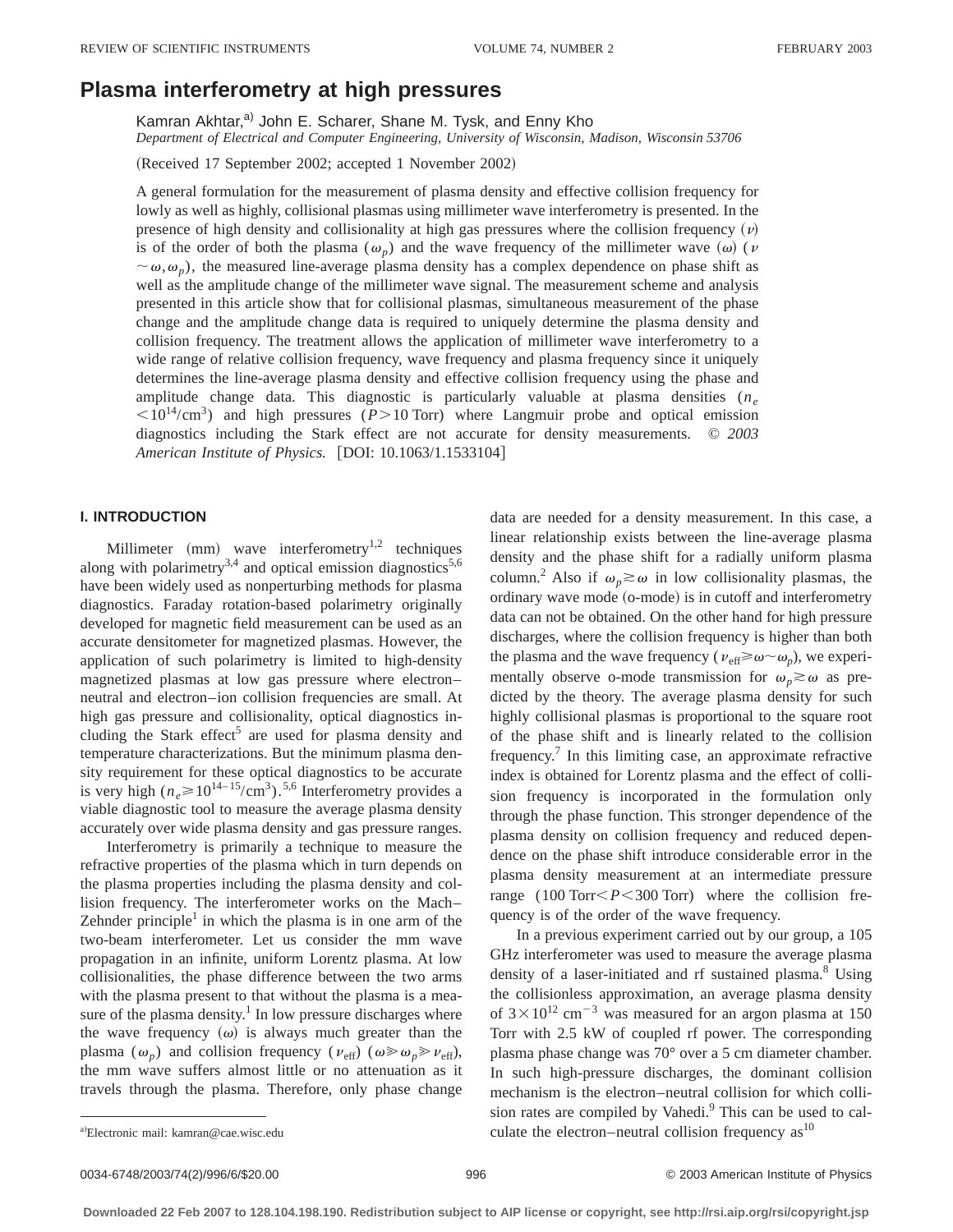$$
\nu = n_g K \approx 3 \times 10^9 \times P \quad \text{(Torr)}.\tag{1}
$$

Here,  $n_g$  is the neutral particle density  $(m^{-3})$ , *K* is the collision rate constant  $(m^3/s)$ , and *P* is the neutral gas pressure in Torr. The corresponding electron–neutral collision frequency at 150 Torr is  $1.5 \times 10^{11}$  s<sup>-1</sup>. If the effect of collision frequency in the highly collisional limit is considered as in Ref. 7 and discussed in more detail in Sec. III B, the predicted average plasma density increases by an order of magnitude to  $2.8 \times 10^{13}$  cm<sup>-3</sup>. In this pressure and density regime where  $\nu_{\text{eff}}\sim\omega \ge \omega_n$ , neither the collisionless nor the high-collisional limits are valid and the predicted plasma density is not accurate.

At high gas pressures, the mm wave propagating through the plasma arm undergoes a phase change as well as strong attenuation. The wave attenuation is caused by the presence of high collisionality. In this situation, the plasma density has a complex dependence on phase change as well as on amplitude change and, therefore, the plasma density estimate using only phase change data is inaccurate. Therefore, a correct evaluation of plasma density can only be obtained if both phase change and amplitude change data are used.

In this article, we present a measurement and analysis technique where both amplitude change and phase change data are used simultaneously to uniquely determine both plasma density and effective collision frequency. The treatment does not limit the application of interferometry to the relative values of collision frequency and, hence, can be used for measurements at both low gas pressure ( $\omega \gg \omega_p \gg v_{\text{eff}}$ ) and high gas pressure ( $v_{\text{eff}} \ge \omega, \omega_p$ ). The analysis does not assume, *ab initio*, a particular value of the collision frequency, rather than it calculates the collision frequency along with density using the phase and amplitude change data. In addition, insight in to the dominant loss mechanism can also be obtained from the temporal plasma decay plot. The experimental arrangement is presented in Sec. II, with the theoretical analysis presented in Sec. III, and results are discussed in Sec. IV.

## **II. EXPERIMENTAL SETUP**

A 105 GHz quadrature mm wave interferometry system  $(OBY-1A10UW,$  Quinstar Technology) is used to measure the plasma density and the effective collision frequency of a rf produced plasma. The rf source is a 10 kW solid-state unit  $(CX10K-S, Comdel, Inc.)$  with variable duty cycle  $(90\% -$ 10%), variable pulse repetition frequency  $(100 \text{ Hz}-1 \text{ kHz})$ and very fast  $(\mu s)$  turn-on/off time. This fast turn-on/off time is needed to determine the dominant loss mechanisms as the plasma decays when the rf power is turned off. The rf power is coupled through a helical antenna that excites the  $m=0$ transverse electric mode very efficiently using a capacitive matching network. The helical antenna is a five-turn coil of quarter-inch copper tube wound tightly over the 5 cm diameter pyrex plasma chamber. The coil is 10.0 cm long axially and has a 6 cm internal diameter. Figure 1 shows the schematic of the experimental system.

The interferometer works by using an in-phase and quadrature phase mixer to determine the phase and amplitude change of the 105 GHz mm wave signal going through



FIG. 1. Schematic of the laser-initiated and rf sustained plasma experiment.

the plasma. The data acquisition set up is shown schematically in Fig. 2. The two outputs are transferred to the computer through an oscilloscope with a general purpose interface bus and stored using a LABVIEW program. As the Gunn source and detector diodes are extremely sensitive to the rf radiation, the entire interferometer assembly is enclosed in a conducting box with slots cut in the box for the waveguides. In addition, cables with very high shielding  $(\geq 90 \text{ dB}, \text{Times})$ Microwave Systems) have been used to reduce the noise level on the interferometer signal. The interferometric trace shown in the Fig. 3 is a function of time as the argon plasma decays when the rf power is turned off. A numerical program utilizing MATLAB solves for both phase and attenuation data to obtain the plasma density as well as the effective collision frequency. The density plot versus time also reveals the loss mechanisms including effective recombination coefficients at higher gas pressures.

#### **III. THEORY**

The propagation of electromagnetic waves in a plasma is determined by the value of the dielectric function. We assume a cold plasma approximation model since for most of



FIG. 2. Interferometer and data acquisition setup.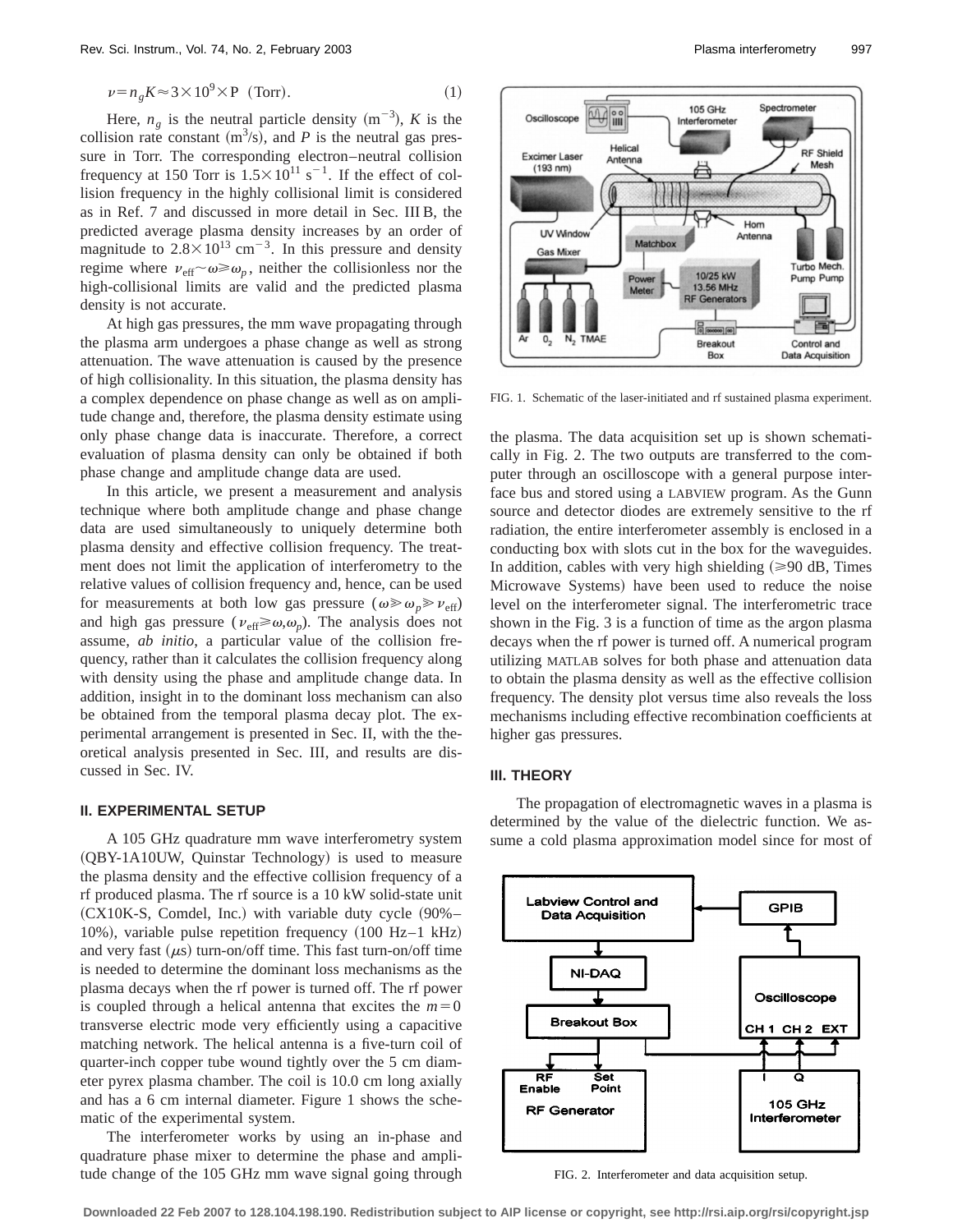

FIG. 3. Interferometer trace showing a nearly cutoff density of 9  $\times10^{13}$  cm<sup>-3</sup> in 10 Torr argon plasma at 1.0 kW using a five-turn helical antenna. The vacuum circle is represented by the dotted line. Measurements are made 10 cm away from the antenna.

the applications, the wave phase velocity is much greater than the electron thermal velocities and we can ignore thermal particle motion. Electron interaction is only through collective space-charge forces and the ions are assumed to form a stationary background.

The equation of motion for plasma electrons in the absence of a magnetic field is written as

$$
m\ddot{\mathbf{r}} = -e\mathbf{E} - \nu_{\text{eff}}m\dot{\mathbf{r}},\tag{2}
$$

where **r** is the electron displacement vector and **E** is the electromagnetic field. We also define  $v_{\text{eff}}$ , the effective collision frequency for momentum transfer. If the electric field varies as  $exp(j\omega t)$ , the displacement vector **r** is given as

$$
\mathbf{r} = \frac{e\mathbf{E}}{m\,\omega(\,\omega - j\,\nu_{\text{eff}})}; \quad \dot{\mathbf{r}} = \frac{-e\mathbf{E}}{m} \frac{(\,\nu_{\text{eff}} - j\,\omega)}{(\,\omega^2 + \nu_{\text{eff}}^2)}.
$$
(3)

The complex conductivity  $\sigma$  is given as

$$
\sigma \equiv \sigma_r + j\sigma_i = -\frac{n_e e \dot{r}}{E} = \frac{n_e e^2}{m} \frac{(\nu_{\text{eff}} - j\omega)}{(\omega^2 + \nu_{\text{eff}}^2)},\tag{4}
$$

and the complex relative dielectric constant for a linear medium is given by

$$
\frac{\varepsilon}{\varepsilon_0} = \kappa = \kappa_r + j\kappa_i = 1 - j\frac{\sigma}{\varepsilon_0 \omega} = 1 - \frac{\omega_p^2}{\omega^2 + \nu_{\text{eff}}^2} \left(1 + j\frac{\nu_{\text{eff}}}{\omega}\right),\tag{5}
$$

while  $\omega_p$  is the plasma frequency and  $\varepsilon_0$  is the free space permittivity. The complex refractive index and the complex propagation constants are

$$
n = \frac{c}{v} = \mu_r - j\chi = \kappa^{1/2}; \quad \gamma = \alpha + j\beta = \frac{\omega}{c}(j\mu) = \frac{\omega}{c}\sqrt{\kappa}.
$$
\n(6)

Here  $\alpha = \chi \omega/c$  is the attenuation constant in Np/m and  $\beta$  $= \mu_r \omega/c$  is the phase constant in rad/m. The solution for the plane wave phase and attenuation constants yields

$$
\beta_p = \frac{\omega}{c} \left\{ \frac{1}{2} \left( 1 - \frac{\omega_p^2}{\omega^2 + \nu_{\text{eff}}^2} \right) + \frac{1}{2} \left[ \left( 1 - \frac{\omega_p^2}{\omega^2 + \nu_{\text{eff}}^2} \right)^2 \right] + \left( \frac{\omega_p^2}{\omega^2 + \nu_{\text{eff}}^2} \frac{\nu_{\text{eff}}}{\omega} \right)^2 \right\}^{1/2},
$$
\n
$$
\omega \left\{ \frac{1}{\omega_1^2 + \nu_{\text{eff}}^2} \frac{\omega_p^2}{\omega_1^2} \right\}^{1/2} + \left( \frac{\omega_p^2}{\omega_p^2} \right)^2
$$
\n(7)

$$
\alpha_p = \frac{\omega}{c} \left\{ -\frac{1}{2} \left( 1 - \frac{\omega_p^2}{\omega^2 + \nu_{\text{eff}}^2} \right) + \frac{1}{2} \left[ \left( 1 - \frac{\omega_p^2}{\omega^2 + \nu_{\text{eff}}^2} \right)^2 + \left( \frac{\omega_p^2}{\omega^2 + \nu_{\text{eff}}^2} \right)^2 \right]^{1/2} \right\}^{1/2}.
$$
\n(8)

Assuming a plasma slab of uniform average density profile, the total change in phase and amplitude for interferometric signal are given as

$$
\Delta \varphi = \int_0^d (\beta_0 - \beta_p) dr; \quad \Delta A = \int_0^d (\alpha_0 - \alpha_p) dr. \tag{9}
$$

Here  $\beta_0$  and  $\alpha_0$  are the free space values and  $\beta_p$  and  $\alpha_p$  are the plasma values. A numerical program in MATLAB is used to solve for plasma density and  $v_{\text{eff}}$  simultaneously from experimentally measured  $\Delta \phi$  and  $\Delta A$  values.

#### **A. Low collision frequency limit**

In the approximation of low collision frequencies ( $\omega$  $\gg \omega_p \gg v_{\text{eff}}$ ) where most interferometry operates, the phase constant and attenuation constant are given as

$$
\beta_p = \frac{\omega}{c} \left( 1 - \frac{\omega_p^2}{\omega^2} \right)^{1/2} \approx \frac{\omega}{c} \left( 1 - \frac{\omega_p^2}{2 \omega^2} \right);
$$
  
\n
$$
\alpha_p = \frac{\nu_{\text{eff}} \omega_p^2}{2 \omega^2 c} \left( 1 - \frac{\omega_p^2}{\omega^2} \right)^{-1/2}.
$$
\n(10)

In the limit of  $\omega > \omega_p$ ,  $\alpha_p$  is small and, therefore, the wave suffers almost no attenuation.<sup>2</sup> Hence, the plasma density can be expressed in this limit for uniform density profile using Eq.  $(7)$  as

$$
n_e = \left(\frac{4\pi c \epsilon_0 m_e}{e^2}\right) \frac{f\Delta\phi}{d} = 1.187 \times 10^6 \frac{f\Delta\phi}{d}
$$

$$
= 2.073 \frac{f\Delta\phi}{d} \text{cm}^{-3}.
$$
 (11)

Here, the phase change is in degrees, the diameter in centimeters, and wave frequency is in  $s^{-1}$ .

### **B. High collision frequency limit**

For highly collisional plasmas at high gas pressures  $(\nu_{\text{eff}} \gg \omega \gg \omega_p)$ , the phase constant is written as

$$
\beta_p = \frac{\omega}{c} \left\{ \frac{1}{2} + \frac{1}{2} \left[ 1 + \frac{\omega_p^4}{\omega^2 \nu_{\text{eff}}^2} \right]^{1/2} \right\}^{1/2} \approx \frac{\omega}{c} \left[ 1 + \frac{\omega_p^4}{8 \omega^2 \nu_{\text{eff}}^2} \right].
$$
\n(12)

For a radially uniform plasma profile,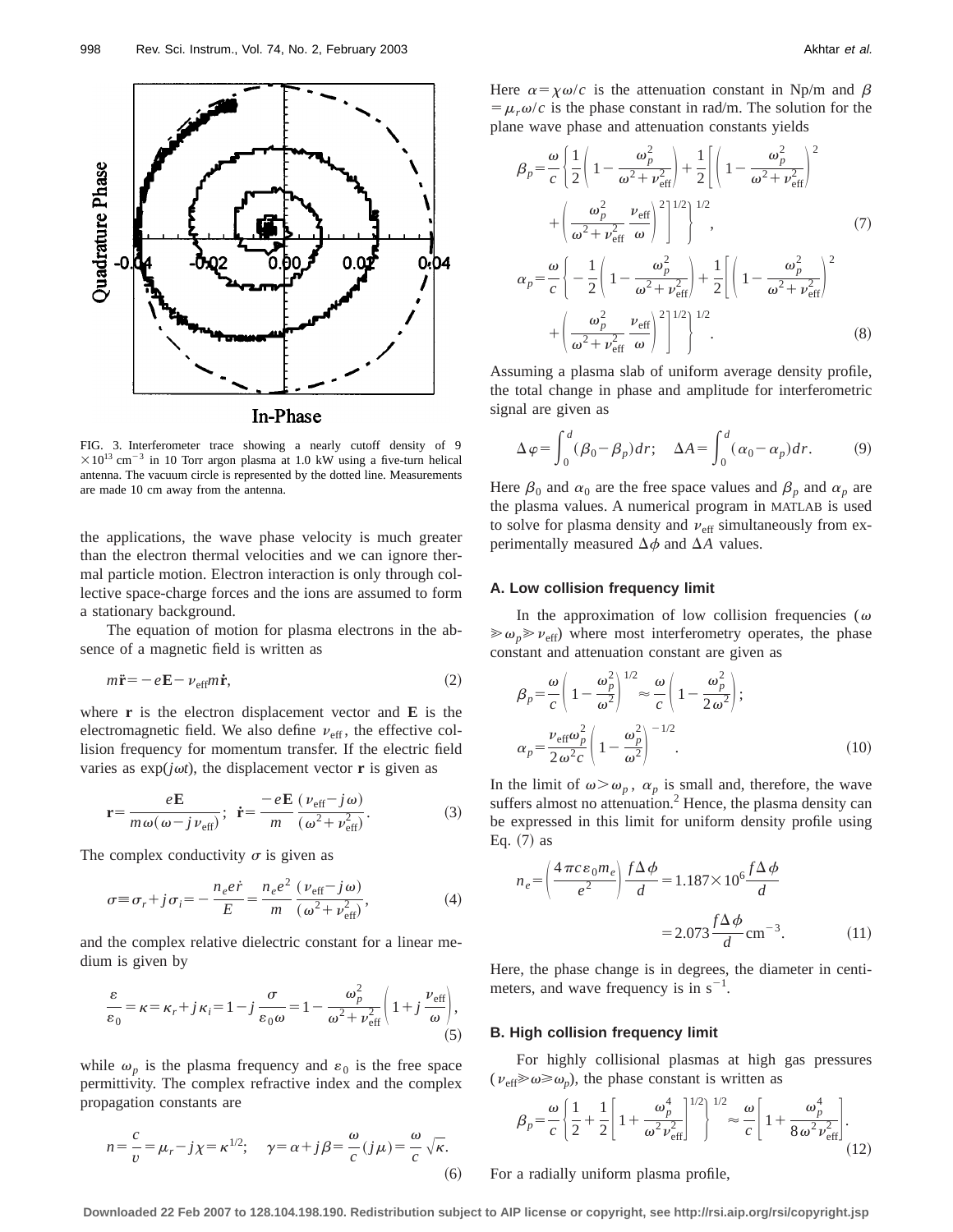TABLE I. Comparison of plasma density computation using 105 GHz interferometer for 5 cm diameter tube.

| ΔФ<br>(degrees) | Attenuation<br>(dB) | $v_{\rm eff}$<br>$(s^{-1})$ | $n_e$ (cm <sup>-3</sup> )<br>Using both phase<br>and amplitude data<br>$Eq. (9)$ ] | $n_e$ (cm <sup>-3</sup> )<br>Collisionless limit<br>[Eq. $(11)^{a}$ ] | $n_e$ (cm <sup>-3</sup> )<br>Highly collisional<br>plasma [Eq. $(13)$ ] <sup>b</sup> |
|-----------------|---------------------|-----------------------------|------------------------------------------------------------------------------------|-----------------------------------------------------------------------|--------------------------------------------------------------------------------------|
| 100.0           | 0.023               | $1.0 \times 10^{9}$         | $4.30 \times 10^{12}$                                                              | $4.32 \times 10^{12}$                                                 | $7.38 \times 10^{10}$                                                                |
| 479.6           | 6.51                | $5.7 \times 10^{10}$        | $2.01 \times 10^{13}$                                                              | $2.07\times10^{13}$                                                   | $9.22 \times 10^{12}$                                                                |
| 175.0           | 4.07                | $1.0 \times 10^{11}$        | $7.65 \times 10^{12}$                                                              | $7.57 \times 10^{12}$                                                 | $9.77 \times 10^{12}$                                                                |
| 70.0            | 8.60                | $5.3 \times 10^{11}$        | $4.99 \times 10^{12}$                                                              | $3.0 \times 10^{12}$                                                  | $3.27 \times 10^{13}$                                                                |
| 30.0            | 6.93                | $1.0 \times 10^{12}$        | $4.30 \times 10^{12}$                                                              | $1.29 \times 10^{12}$                                                 | $4.04 \times 10^{13}$                                                                |
| 100.0           | 23.65               | $1.0 \times 10^{12}$        | $1.45 \times 10^{13}$                                                              | $4.32 \times 10^{12}$                                                 | $7.38 \times 10^{13}$                                                                |
| 150.0           | 56.1                | $1.5 \times 10^{12}$        | $4.25 \times 10^{13}$                                                              | $6.49 \times 10^{12}$                                                 | $1.35 \times 10^{14}$                                                                |

a See Ref. 2.

b See Ref. 7.

$$
n_e = 38.6 \nu_{\rm eff} \left(\frac{f\Delta\phi}{d}\right)^{1/2} = 5.09 \times 10^{-5} \nu_{\rm eff} \left(\frac{f\Delta\phi}{d}\right)^{1/2} \text{ cm}^{-3}.
$$
\n(13)

Here again, frequencies are in  $s^{-1}$ , the diameter is in centimeter, and phase changes are in degrees.<sup>7</sup>

#### **C. Determination of recombination coefficients**

A measurement of the dominant loss mechanism in a plasma can be obtained from the temporal plot of plasma density decay. Each point on the trace in Fig. 3 corresponds to the instantaneous phase and amplitude change of the mm wave signal traveling through the plasma. The instantaneous plasma density and corresponding effective collision frequency are obtained by simultaneously solving for the instantaneous phase and amplitude change data and a plot of the plasma density and effective collision frequency as a function of time is obtained. From the density decay plot, an estimate of the effective recombination rate for the plasma at higher gas pressures is obtained using the continuity equation.

The continuity equation, including the ambipolar diffusion term, the ionization frequency term,  $v_{iz}$ , and two- and three-body recombination terms, is given by

$$
\partial n_e / \partial t = D_n \nabla^2 n_e + \nu_{iz} n_e - \alpha_r n_e^2 - \beta_r n_g n_e^2. \tag{14}
$$

Here,  $\alpha_r$ ,  $\beta_r$ , and  $n_\varrho$  are the two-body recombination rate, three-body recombination rate, and the neutral gas pressure, respectively. For a temporally decaying plasma without any ionizing source, the continuity equation takes the form

$$
\partial n_e / \partial t = D_n \nabla^2 n_e - \alpha_r n_e^2 - \beta_r n_g n_e^2. \tag{15}
$$

In low to moderate pressure discharges, plasma diffusion to the chamber is the principal loss mechanism for plasma decay. However, at higher gas pressures  $(P > 100$  mTorr), two-body recombination starts to dominate the plasma decay characteristics and limits the peak plasma density obtainable at high pressures. The number of particles lost due to twobody recombination in argon above 100 mTorr is much higher than the number lost due to diffusion.<sup>8</sup> With a further increase in pressure, three-body recombination processes involving an ion, an electron, and a neutral, contributes to the plasma decay and becomes the dominant loss mechanism at very high pressures. An estimate of the gas pressure, where the three-body effect in argon becomes comparable to the two-body effect, can be obtained. For argon gas, the twobody recombination coefficient<sup>11</sup>  $\alpha_r^{\text{Ar}} = 6.5 \times 10^{-8} \text{ cm}^3 \text{ s}^{-1}$ and three-body recombination coefficient (Ref. 12)  $\beta_r^{\text{Ar}}$  $=10^{-26}$  cm<sup>6</sup> s<sup>-1</sup>. Using  $\alpha_r^{\text{Ar}} = \beta_r^{\text{Ar}} n_g$ , the argon pressure at which these two effects become comparable is 202 Torr. However, the pressure range where the contribution to plasma decay from three-body recombination is important in the calculation differs widely for different gases. In some cases, it is more appropriate to define an effective recombination coefficient,  $\alpha_{\text{eff}}$ , which includes two- and three-body recombination effects, and can be easily determined from the plasma density decay plot. For the pressure range of interest, we have

$$
\partial n_e / \partial t = -(\alpha_r + \beta_r n_g) n_e^2 = -\alpha_{\text{eff}} n_e^2. \tag{16}
$$

Here  $\alpha_{\text{eff}}$  is the effective recombination term that includes two- and three-body recombination effects.

#### **IV. RESULTS AND DISCUSSION**

The results for the plasma density computation using Eqs.  $(9)$ ,  $(11)$ , and  $(13)$  are presented in Table I, for typical phase change and collision frequency data in a rf produced plasma source at high gas pressures. From the experimentally determined phase and attenuation data, the plasma density and effective collision frequency are determined using the analysis presented herein. The collision frequency and phase change data are then used to calculate the plasma density using Eqs.  $(11)$  and  $(13)$ . Plasma density and effective collision frequency have a complex dependence on phase change and attenuation data. At low gas pressure  $(\sim 1$  Torr argon), where the collision frequency is low  $(1.0)$  $\times 10^{9}$  s<sup>-1</sup>), the plasma density estimate using the collisionless approximation is the same as that obtained by the present method. However, the plasma density estimated using the highly collisional plasma approximation is two orders of magnitudes lower. When the pressure is raised to 300 Torr and the rf power is also raised to obtain a similar phase shift of 100° as obtained for gas pressure for 1 Torr, the effective collision frequency is  $1.0 \times 10^{12}$  s<sup>-1</sup>. The plasma density computed using the collisionless approximation remains the same, since it is assumed to be independent of the collision frequency. However, the predicted density increases from  $7.38 \times 10^{10}$  cm<sup>-3</sup> at low  $v_{\text{eff}}$  to  $7.38 \times 10^{13}$  cm<sup>-3</sup> when computed using the highly collisional plasma approximation in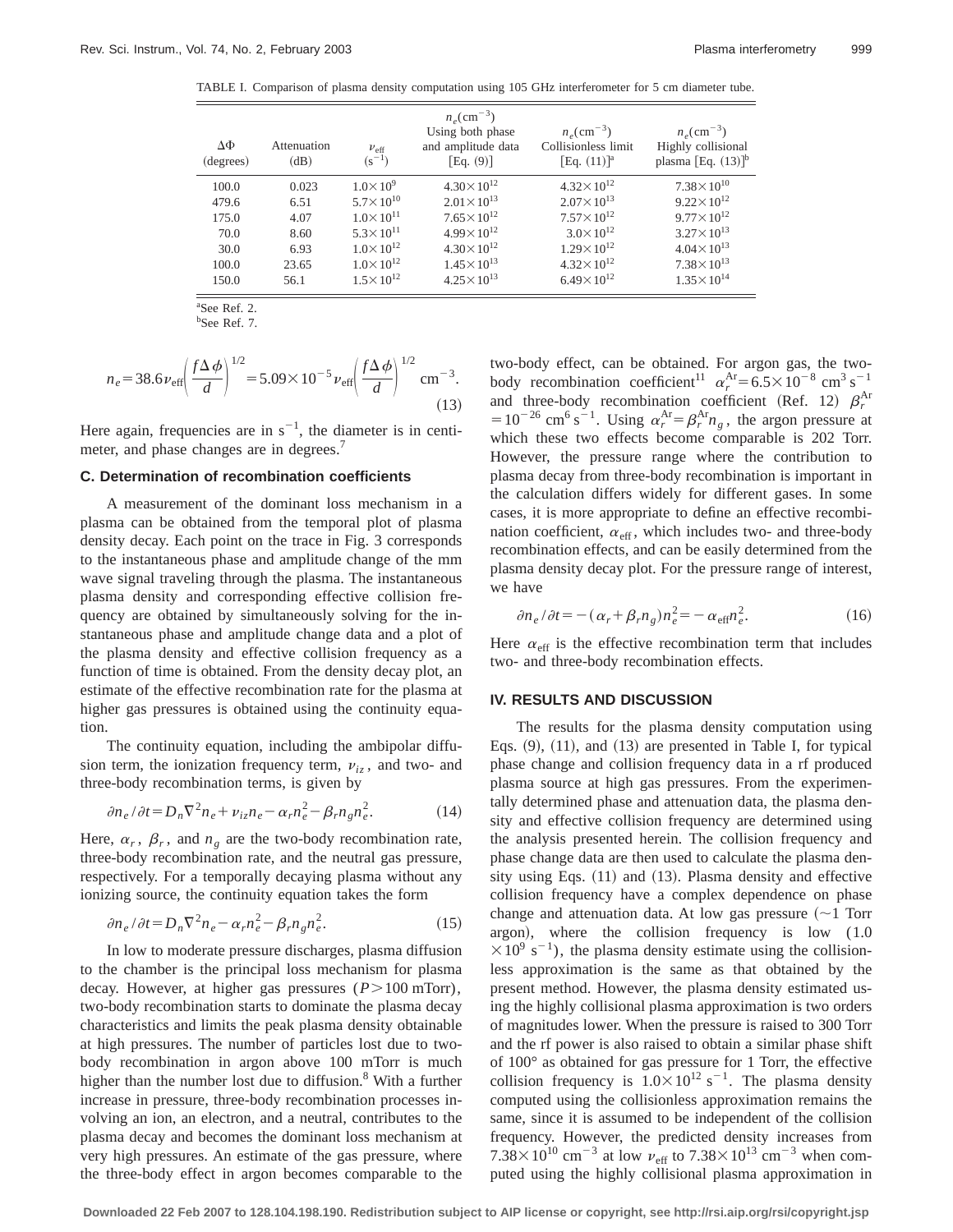

FIG. 4. For a temporally decaying plasma, MATLAB plots of (a) plasma density,  $(b)$  density decay, and  $(c)$  effective collision frequency as a function of time obtained from mm waves amplitude and phase shift data.

Eq.  $(13)$ . The plasma density when computed using the more accurate phase change and attenuation data changes only by an order of magnitude from  $4.30 \times 10^{12}$  to 4.77  $\times 10^{13}$  cm<sup>-3</sup>. It is clear from this analysis that density measurements in the presence of high collisionality at intermediate pressures where the collision frequency is less than the wave frequency must include the attenuation data, otherwise, it will lead to significant error. Since both the phase change and attenuation data are used in the present method, it is independent of the collision frequency range.



FIG. 5. Density decay plot as a function of time for a temporally decaying argon plasma. For a 50 Torr argon discharge at 3.0 kW coupled rf power and flow rate of 20 slm, the effective recombination coefficient is  $\alpha_{\text{eff}}=2.0$  $\times 10^{-10}$  cm<sup>3</sup>/s.



FIG. 6. The plasma density decay plot for the static 50 Torr argon discharge at 3.0 kW. The corresponding recombination coefficient for this case is  $\alpha_{\text{eff}}$ =1.0×10<sup>-8</sup> cm<sup>3</sup>/s.

The characteristics of plasma decay and the nature of the loss mechanism can only be investigated if the rf generator turn-on/off time is faster than the plasma decay time. A solidstate rf generator with the fast turn-on/off time is suitable for these measurements. From the interferometer trace shown in Fig. 3, the average plasma density and effective collision frequency are calculated for a temporally decaying plasma. The density decay plot is obtained by numerical differentiation of the density plot. Using Eq.  $(16)$ , the recombination coefficient is obtained. An interactive graphical program in MATLAB has been developed to analyze the interferometer data and a typical plot is shown in Fig. 4. In an experiment to investigate the effect of gas flow on rf produced plasmas, the gas flow rates were adjusted using a mass flow meter. Two test cases of 50 Torr argon plasmas are presented here to explain the determination of recombination coefficients. In the static case, or zero-flow rate case, the evacuated chamber is raised to 50 Torr by opening the gas inlet valve and closing the pump valve. In the flow case, a mechanical pump is kept running with the flow rates adjusted to 20 standard liters per minute (slm) using a mass flow meter at 50 Torr. A delay of 5–20 ms can be introduced between the oscilloscope trigger and rf power turn off. As shown in Figs. 5 and 6, the plasma density remains constant initially for  $5-7$  ms (delay) and then it decays sharply. A higher density decay rate and recombination coefficient  $(1.0 \times 10^{-8} \text{ cm}^3/\text{s})$  are obtained for the static case. The recombination rate is much lower (2.0  $\times 10^{-10}$  cm<sup>3</sup>/s) when gas flow is maintained at 20 slm.

This diagnostic is particularly valuable for collisional plasmas of moderate densities  $(n_e < 10^{14}/\text{cm}^3)$  at higher gas pressures, where probe and optical emission diagnostics are not suitable for density measurements. We are currently utilizing this diagnostic for characterization of mixed flow air– argon, laser-initiated, rf-sustained collisional plasmas.

### **ACKNOWLEDGMENTS**

This research was supported by Air Force Office of Scientific Research Grant No. F49620-00-1-0181 and in part by NSF Grant No. ECS-9905948.